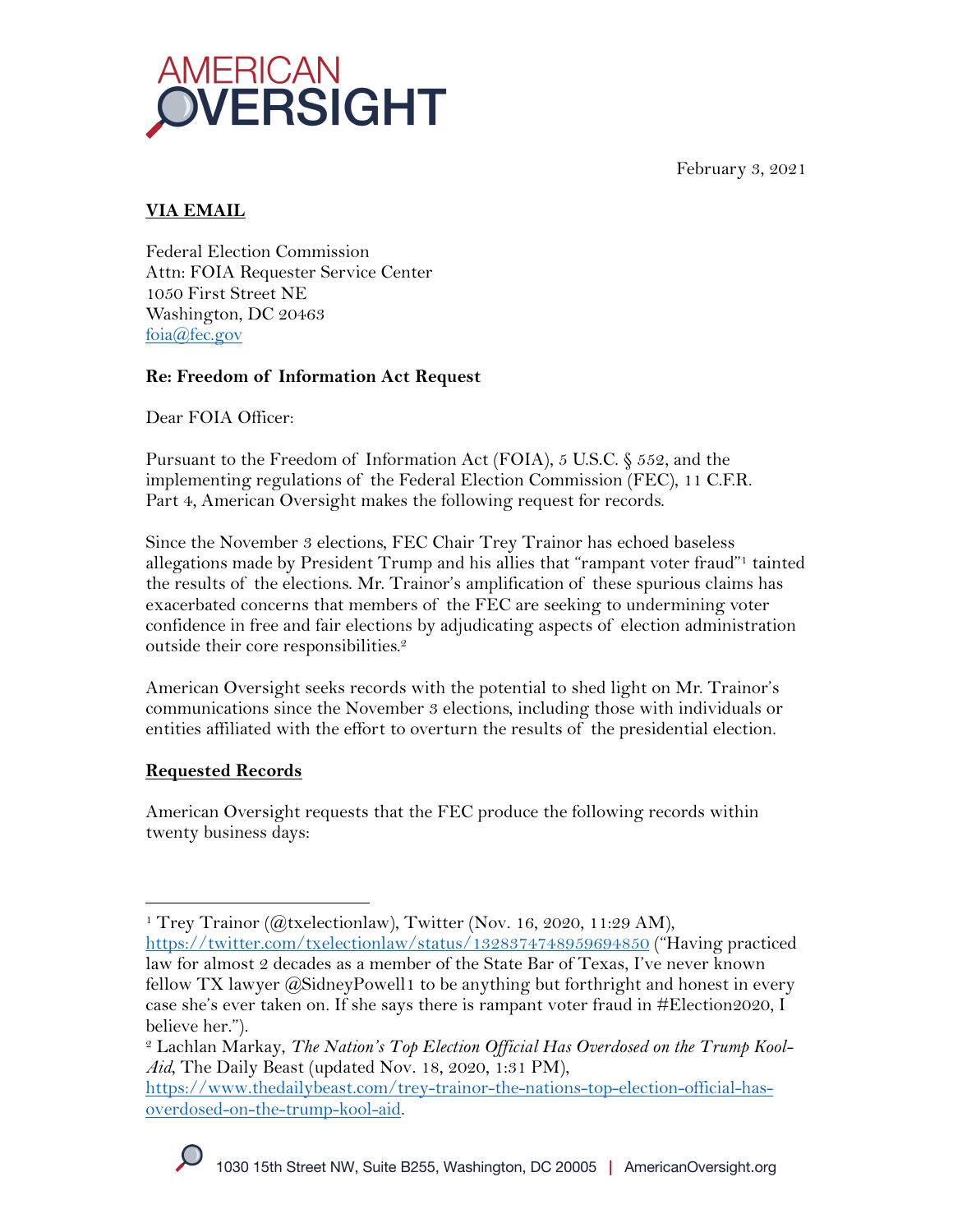All communications (including emails, email attachments, text messages, calendar invitations/entries, letters, memoranda, or other communications) between (a) Commissioner Trey Trainor, or anyone acting as his scheduler or assistant, and (b) any of the individuals or representatives of the entities listed below:

- 1. Anyone communicating from an email address ending in @donaldtrump.com, @donaldjtrump.com, @trumpvictory.com, or @trumporg.com
- 2. Anyone communicating on behalf of the White House, including anyone communicating from an email address ending in  $\omega$ who.eop.gov
- 3. Cleta Mitchell (including, but not limited to communications with the email address cmitchell@foley.com)
- 4. Ronna McDaniel, Laura Cox, Terry Bowman, Kelli Ward, or anyone communicating from an email address ending in gop.com or rnchq.com
- 5. Rudolph Giuliani, or anyone communicating on his behalf (such as Jo Ann Zafonte, Christianne Allen, Beau Wagner, or anyone communicating from an email address ending in @giulianisecurity.com, giulianipartners.com, gdcillc.com)
- 6. Joseph diGenova, Victoria Toensing, or anyone communicating from an email address ending in @digenovatoensing.com
- 7. Sidney Powell, or anyone communicating from an email address ending in @federalappeals.com
- 8. Jenna Ellis, or anyone communicating from an email address ending in  $@$ falkirkcenter.com or  $@$ thomasmore.org.
- 9. Jeff Landry, or anyone communicating from an email address ending in @republicanags.com or ag.state.la.us
- 10. Lin Wood, or anyone communicating from an email address ending in @linwoodlaw.com or @fightback.law
- 11. Jason Torchinsky (including, but not limited to, at jtorchinsky@hvjt.law)
- 12. John Gore, Alex Potapov, or anyone communicating from an email address ending in @jonesday.com
- 13. Justin Clark, Nathan Groth, Stefan Passantino, or anyone communicating from an email address ending in @michaelbest.com
- 14. Kory Langhofer, Thomas Basile, or anyone communicating from an email address ending in @statecraftlaw.com
- 15. Brett Johnson, Eric Spencer, or anyone communicating from an email address ending in @swlaw.com
- 16. John Eastman, including jeastman $@$ chapman.edu and other known email addresses
- 17. John Solomon (including, but not limited to john $(a)$ solomonmediallc.com, or any of his email addresses ending in  $(\partial_t)$  fox.com,  $(\partial_t)$  the hill.com,  $\omega$  (a) just thenews.com,  $\omega$  washingtonguardian.net, or  $\omega$  washington times.com)
- 18. David Bossie, or anyone communicating from an email address ending in @citizensunited.org

Please provide all responsive records from November 3, 2020, through the date of the search.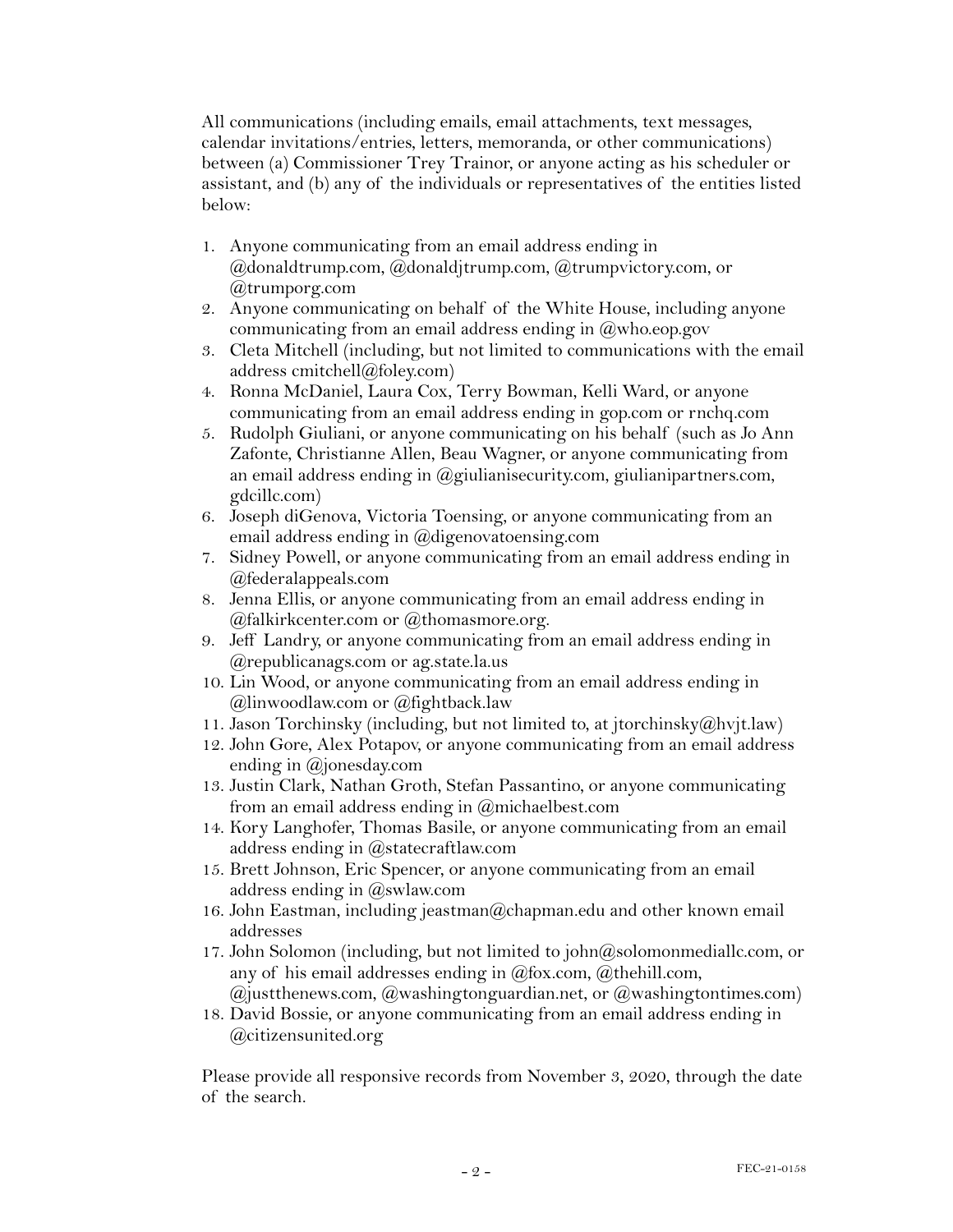Please note that American Oversight does not seek, and that this request specifically excludes, the initial mailing of news clips or other mass-distribution emails. However, subsequent communications forwarding such emails are responsive to this request. In other words, for example, if Mr. Trainor received a mass-distribution news clip email from the Republican National Committee, that initial email would not be responsive to this request. However, if Mr. Trainor forwarded that email to another individual with his own commentary, that subsequent message would be responsive to this request and should be produced.

#### **Fee Waiver Request**

In accordance with 5 U.S.C.  $\S 552(a)(4)(A)(iii)$  and your agency's regulations, American Oversight requests a waiver of fees associated with processing this request for records. The subject of this request concerns the operations of the federal government, and the disclosures will likely contribute to a better understanding of relevant government procedures by the general public in a significant way. Moreover, the request is primarily and fundamentally for non-commercial purposes.

American Oversight requests a waiver of fees because disclosure of the requested information is "in the public interest because it is likely to contribute significantly to public understanding of operations or activities of the government."3 The public has a significant interest in whether individuals or groups associated with efforts to undermine the results of the 2020 presidential election have communicated with FEC leadership.4 Records with the potential to shed light on these matters would contribute significantly to public understanding of operations of the federal government, including whether or to what extent Commissioner Trainor may have coordinated with external groups to cast doubt on the legitimacy of the election. American Oversight is committed to transparency and makes the responses agencies provide to FOIA requests publicly available, and the public's understanding of the government's activities would be enhanced through American Oversight's analysis and publication of these records.

This request is primarily and fundamentally for non-commercial purposes.<sup>5</sup> As a  $501(c)(3)$  nonprofit, American Oversight does not have a commercial purpose and the release of the information requested is not in American Oversight's financial interest. American Oversight's mission is to promote transparency in government, to educate the public about government activities, and to ensure the accountability of government officials. American Oversight uses the information gathered, and its analysis of it, to educate the public through reports, press releases, or other media.

 $3 \, 5 \,$  U.S.C.  $\frac{252(a)(4)(A)(iii)}{3}.$ 

<sup>4</sup> *See supra,* note *2.*

<sup>5</sup> *See supra,* note 3.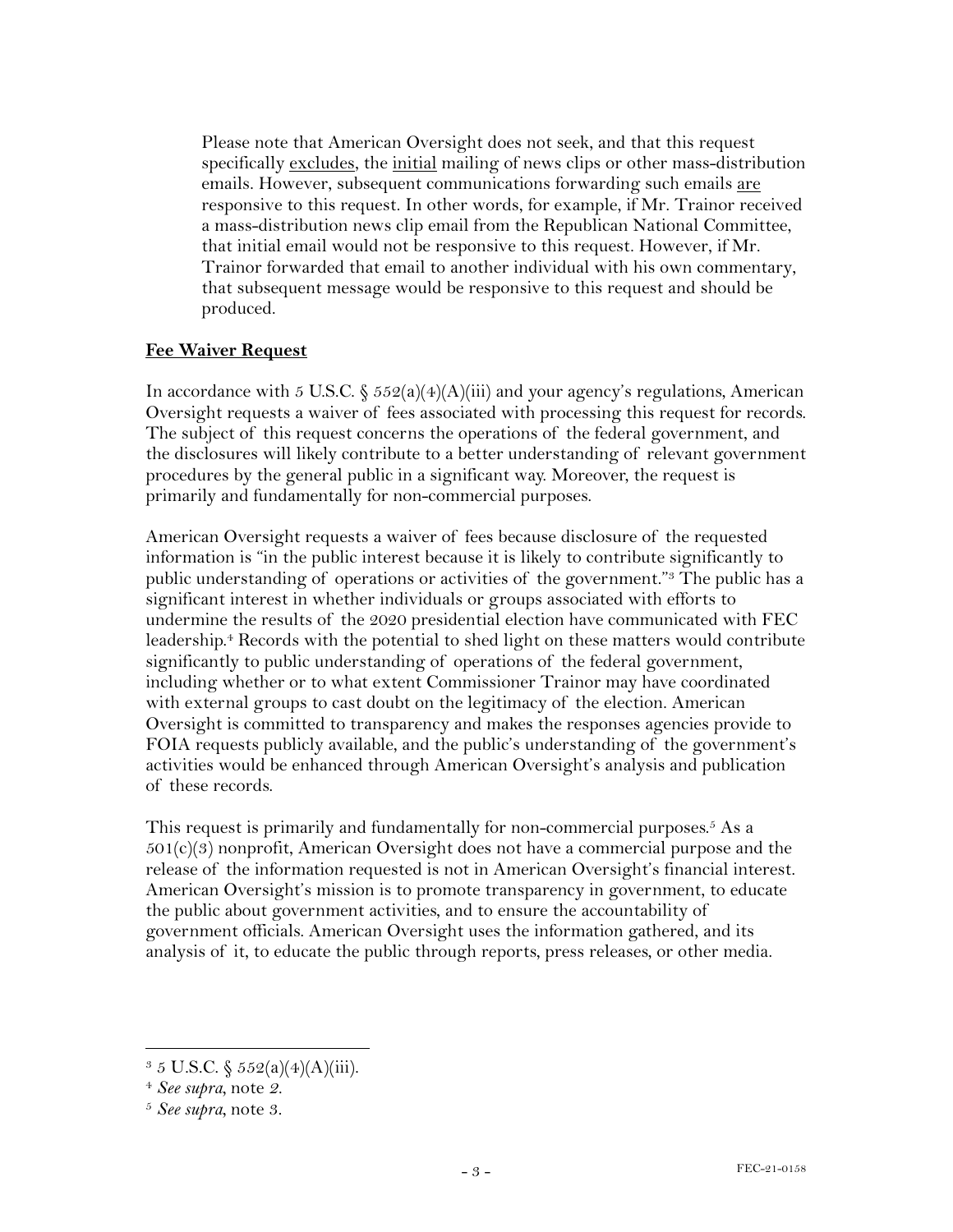American Oversight also makes materials it gathers available on its public website and promotes their availability on social media platforms, such as Facebook and Twitter.6

American Oversight has also demonstrated its commitment to the public disclosure of documents and creation of editorial content through regular substantive analyses posted to its website.7 Examples reflecting this commitment to the public disclosure of documents and the creation of editorial content include the posting of records related to the Trump Administration's contacts with Ukraine and analyses of those contacts;<sup>8</sup> posting records and editorial content about the federal government's response to the Coronavirus pandemic;<sup>9</sup> posting records received as part of American Oversight's "Audit the Wall" project to gather and analyze information related to the administration's proposed construction of a barrier along the U.S.-Mexico border, and analyses of what those records reveal;<sup>10</sup> the posting of records related to an ethics waiver received by a senior Department of Justice attorney and an analysis of what those records demonstrated regarding the Department's process for issuing such waivers;<sup>11</sup> and posting records and analysis of federal officials' use of taxpayer dollars to charter private aircraft or use government planes for unofficial business.<sup>12</sup>

<sup>10</sup> *See generally Audit the Wall*, American Oversight,

https://www.americanoversight.org/investigation/audit-the-wall; *see, e.g.*, *Border Wall Investigation Report: No Plans, No Funding, No Timeline, No Wall*, American Oversight, https://www.americanoversight.org/border-wall-investigation-report-no-plans-nofunding-no-timeline-no-wall. 11 *DOJ Records Relating to Solicitor General Noel Francisco's Recusal*, American

<sup>6</sup> American Oversight currently has approximately 15,600 page likes on Facebook and 105,600 followers on Twitter. American Oversight, FACEBOOK,

https://www.facebook.com/weareoversight/ (last visited Feb. 1, 2021); American Oversight (@weareoversight), TWITTER, https://twitter.com/weareoversight (last visited Feb. 1, 2021).

<sup>7</sup> *See generally News*, American Oversight, https://www.americanoversight.org/blog. 8 *Trump Administration's Contacts with Ukraine*, American Oversight,

https://www.americanoversight.org/investigation/the-trump-administrationscontacts-with-ukraine.

<sup>9</sup> *See generally The Trump Administration's Response to Coronavirus*, American Oversight, https://www.americanoversight.org/investigation/the-trump-administrationsresponse-to-coronavirus; *see, e.g.*, *CDC Calendars from 2018 and 2019: Pandemic-Related Briefings and Meetings*, American Oversight, https://www.americanoversight.org/cdccalendars-from-2018-and-2019-pandemic-related-briefings-and-meetings.

Oversight, https://www.americanoversight.org/document/doj-civil-divisionresponse-noel-francisco-compliance; *Francisco & the Travel Ban: What We Learned from the DOJ Documents*, American Oversight,

https://www.americanoversight.org/francisco-the-travel-ban-what-we-learned-fromthe-doj-documents.

<sup>12</sup> *See generally Swamp Airlines: Chartered Jets at Taxpayer Expense*, American Oversight, https://www.americanoversight.org/investigation/swamp-airlines-private-jetstaxpayer-expense; *see, e.g.*, *New Information on Pompeo's 2017 Trips to His Home State*, American Oversight, https://www.americanoversight.org/new-information-onpompeos-2017-trips-to-his-home-state.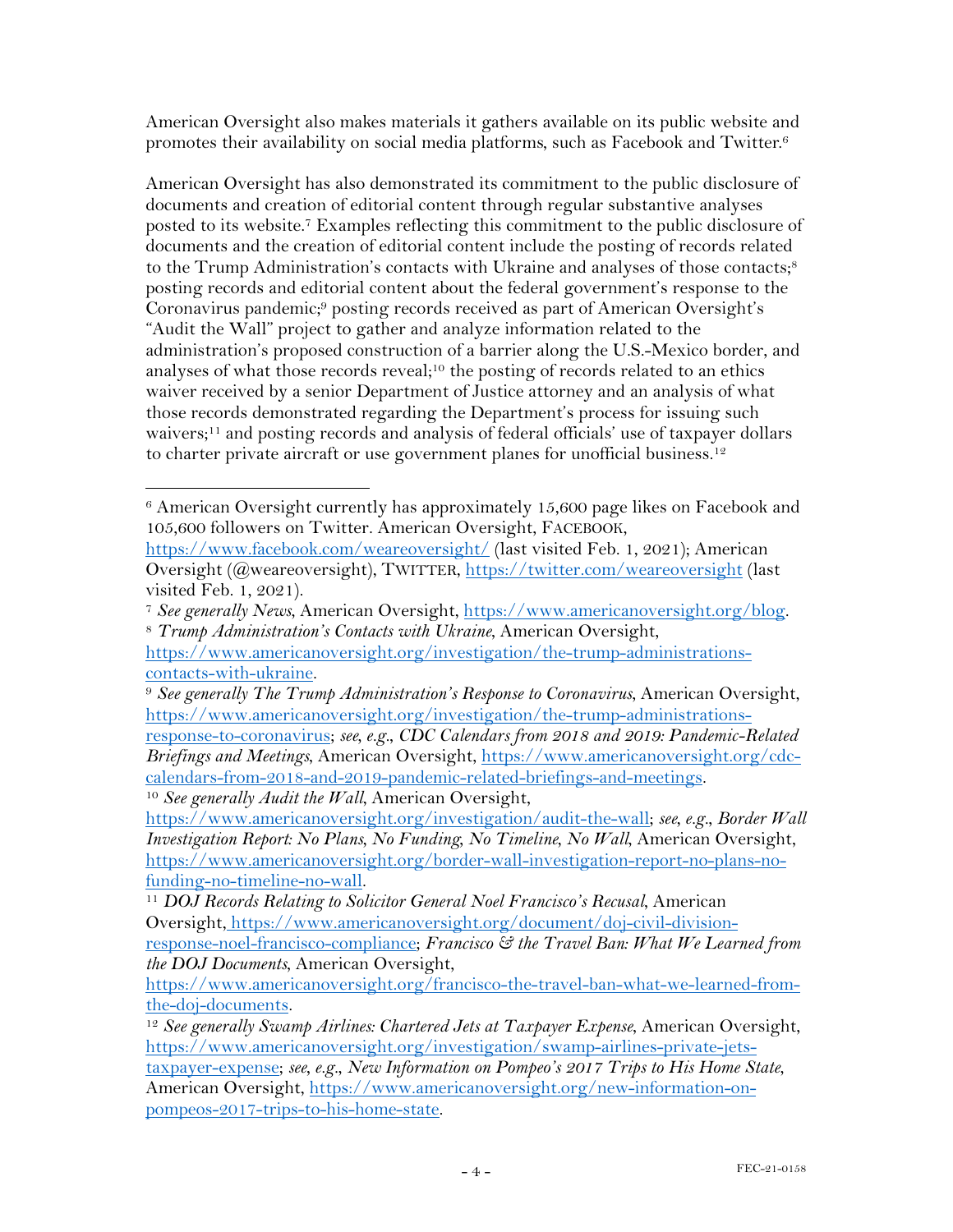Accordingly, American Oversight qualifies for a fee waiver.

### **Guidance Regarding the Search & Processing of Requested Records**

In connection with its request for records, American Oversight provides the following guidance regarding the scope of the records sought and the search and processing of records:

- Please search all locations and systems likely to have responsive records, regardless of format, medium, or physical characteristics.
- Our request for records includes any attachments to those records or other materials enclosed with those records when they were previously transmitted. To the extent that an email is responsive to our request, our request includes all prior messages sent or received in that email chain, as well as any attachments to the email.
- Please search all relevant records or systems containing records regarding agency business. Do not exclude records regarding agency business contained in files, email accounts, or devices in the personal custody of your officials, such as personal email accounts or text messages. Records of official business conducted using unofficial systems or stored outside of official files are subject to the Federal Records Act and FOIA.<sup>13</sup> It is not adequate to rely on policies and procedures that require officials to move such information to official systems within a certain period of time; American Oversight has a right to records contained in those files even if material has not yet been moved to official systems or if officials have, by intent or through negligence, failed to meet their obligations.<sup>14</sup>
- Please use all tools available to your agency to conduct a complete and efficient search for potentially responsive records. Agencies are subject to governmentwide requirements to manage agency information electronically,<sup>15</sup> and many agencies have adopted the National Archives and Records Administration (NARA) Capstone program, or similar policies. These systems provide options for searching emails and other electronic records in a manner that is reasonably

<sup>13</sup> *See Competitive Enter. Inst. v. Office of Sci. & Tech. Policy*, 827 F.3d 145, 149–50 (D.C. Cir. 2016); *cf. Judicial Watch, Inc. v. Kerry*, 844 F.3d 952, 955–56 (D.C. Cir. 2016). 14 *See Competitive Enter. Inst. v. Office of Sci. & Tech. Policy*, No. 14-cv-765, slip op. at 8 (D.D.C. Dec. 12, 2016).

<sup>&</sup>lt;sup>15</sup> Presidential Memorandum—Managing Government Records, 76 Fed. Reg. 75,423 (Nov. 28, 2011), https://obamawhitehouse.archives.gov/the-press-

office/2011/11/28/presidential-memorandum-managing-government-records; Office

of Mgmt. & Budget, Exec. Office of the President, Memorandum for the Heads of Executive Departments & Independent Agencies, "Managing Government Records Directive," M-12-18 (Aug. 24, 2012), https://www.archives.gov/files/records $m$ gmt/m-12-18.pdf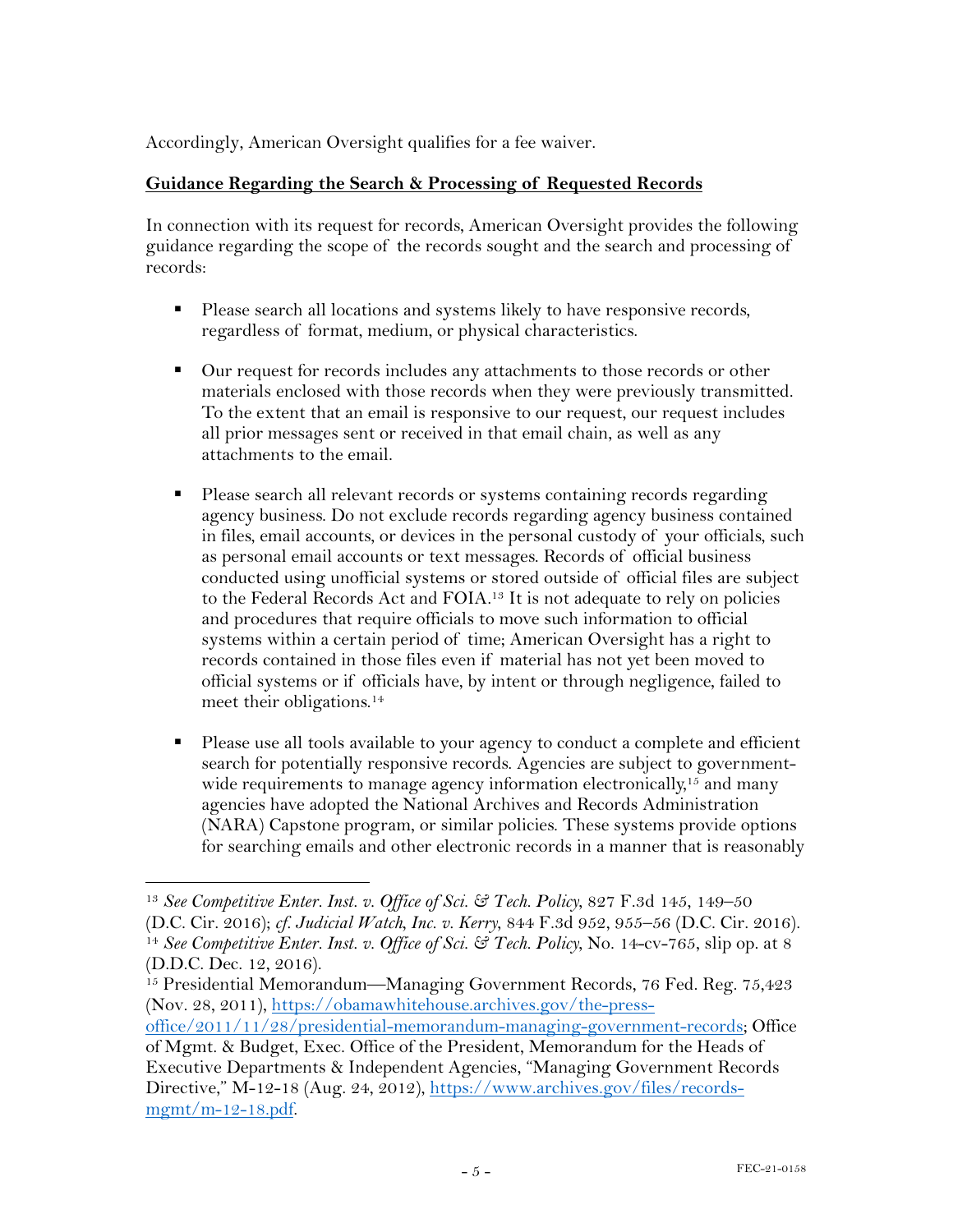likely to be more complete than just searching individual custodian files. For example, a custodian may have deleted a responsive email from his or her email program, but your agency's archiving tools may capture that email under Capstone. At the same time, custodian searches are still necessary; agencies may not have direct access to files stored in .PST files, outside of network drives, in paper format, or in personal email accounts.

- In the event some portions of the requested records are properly exempt from disclosure, please disclose any reasonably segregable non-exempt portions of the requested records. If a request is denied in whole, please state specifically why it is not reasonable to segregate portions of the record for release.
- § Please take appropriate steps to ensure that records responsive to this request are not deleted by the agency before the completion of processing for this request. If records potentially responsive to this request are likely to be located on systems where they are subject to potential deletion, including on a scheduled basis, please take steps to prevent that deletion, including, as appropriate, by instituting a litigation hold on those records.

### **Conclusion**

If you have any questions regarding how to construe this request for records or believe that further discussions regarding search and processing would facilitate a more efficient production of records of interest to American Oversight, please do not hesitate to contact American Oversight to discuss this request. American Oversight welcomes an opportunity to discuss its request with you before you undertake your search or incur search or duplication costs. By working together at the outset, American Oversight and your agency can decrease the likelihood of costly and timeconsuming litigation in the future.

Where possible, please provide responsive material in an electronic format by email. Alternatively, please provide responsive material in native format or in PDF format on a USB drive. Please send any responsive material being sent by mail to American Oversight, 1030 15th Street NW, Suite B255, Washington, DC 20005. If it will accelerate release of responsive records to American Oversight, please also provide responsive material on a rolling basis.

We share a common mission to promote transparency in government. American Oversight looks forward to working with your agency on this request. If you do not understand any part of this request, please contact Emma Lewis at foia@americanoversight.org or (202) 919-6303. Also, if American Oversight's request